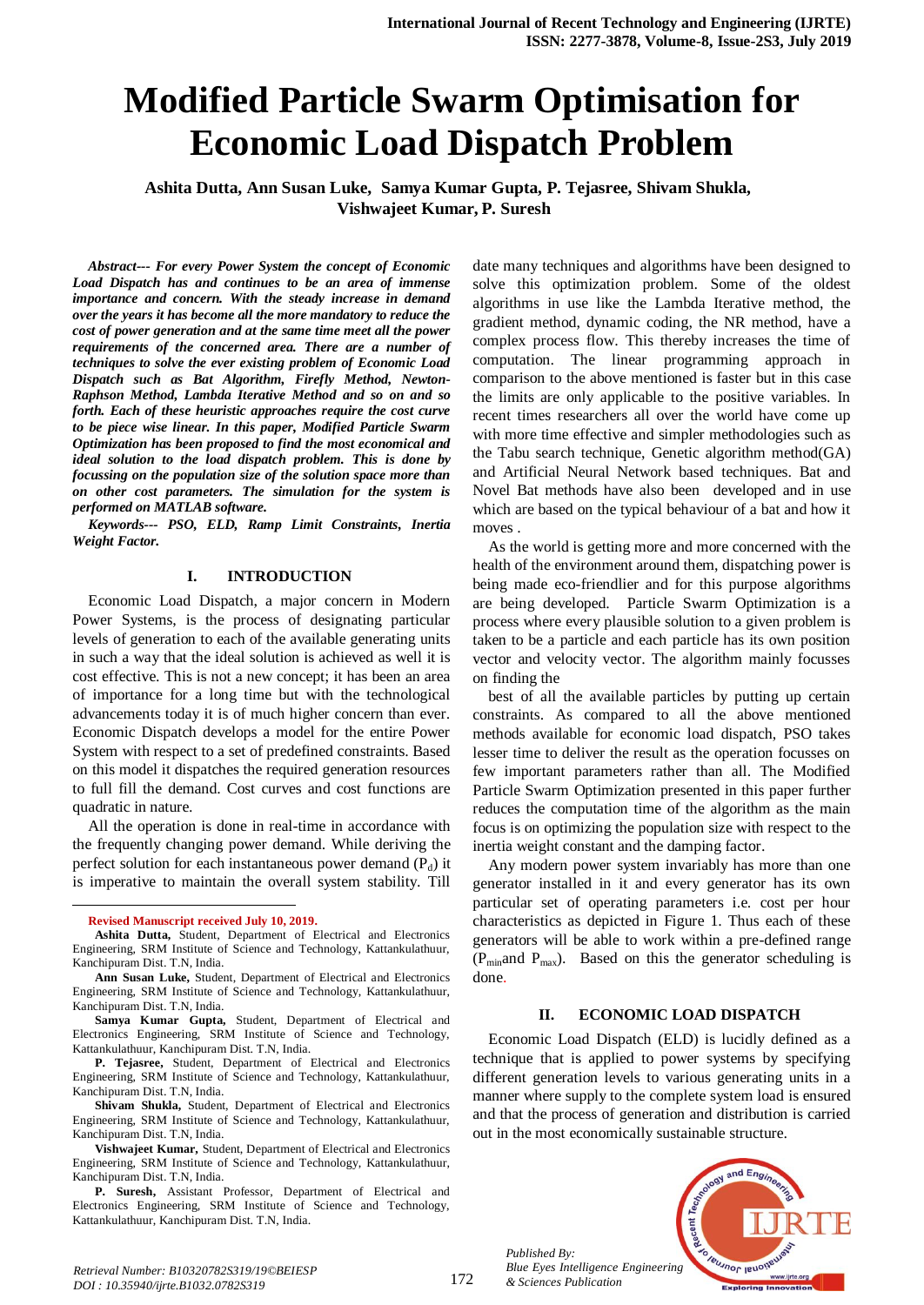Lessening the expense is a crucial aspect for grid (interconnected) systems. The main purpose of this technique is to define production levels of individual plants so the price of generating and transmitting power is the least possible value for the prescribed load. In this manner, the total cost is reduced.

A few conventionally used methods or algorithms are Lagrange multiplier, Newton-Raphson and Lambda-iterative methods. These offer a tedious and time-consuming approach to solving standard ELD problems upon a variation in the load. Each computational loop calculates ELD of the system at each instant, thus resulting in a depreciation in the efficiency. The computational loop involves distributing the total power to be generated among several operating generation units. The selected cost criteria are minimized to the maximum possible extent by taking into account various operating parameters. Additionally, load and operational constraints are applied.

The cost is approximated by means of a few segments. For active power generation, the fuel cost can be estimated using a quadratic form as given in equation  $(1)$ , where  $a_i$ ,  $b_i$ and  $c_i$  are cost coefficients defined for the  $i<sup>th</sup>$  generating unit,  $F_i$  is the total generational cost.

The cost coefficients are specified as fixed percentages of the incoming fuel costs. The sequential increase of power output of fossil plants can be attributed to the opening of valves leading to the steam turbine at the inlet.

During initial conditions, when the valves are just opened throttling losses are relatively high. The progressively decrease and are lowest upon complete opening of the valves.

ELD problems are generally non-linear programming optimization problems.

Under various system and operational constraints, optimum schedules of generating units are calculated so as to satisfy the load demand while observing minimum operational cost. The significance of ELD is the acquirement of maximum useful power whilst making use of minimum resources.

ELD problems of power systems are typically solved in a domain of unit commitment and real-time operation after giving relevance to the fact that every dispatch able active unit can be continuously regulated between the range of its minimum ( $P_{min}$ ) and its maximum ( $P_{max}$ ) generation limit

#### **III. POWER GENERATION COST OF THERMAL POWER PLANT**

In a power system the main factors which affect the generation cost per unit are the losses in the transmission line, efficiency of each and every generator and the fuel cost of every unit.

The cost function is such that it depends upon the individual cost of generation which is defined by some constraints under the specific limits and values.

The major hindrance is to at all times satisfy each of the given constraints. In doing so, some compromise has to be made.



#### **Fig. 1: Cost Curve of generator unit**

In all practical problems the fuel cost of the  $i<sup>th</sup>$ , generating unit is represented as shown in equation (1). This equation is used to determine the real cost of power generation.

$$
F_i(P_{Gi}) = a_i P_{Gi}^2 + b_i P_{Gi} + Ci \tag{1}
$$

Where  $F_i$  ( $P_i$ ),  $P_i$ , ( $a_i$ , $b_i$ , $c_i$ ) are the generation cost, power generated, cost coefficients of the  $i<sup>th</sup>$  generating unit of the plant respectively. Hence, the total production cost of the power plant for the `n' generating unit

$$
F_T = \sum_{i=1}^n (F_i(P_i) = \sum_{i=1}^n (aiP_{Gi}^2 + biP_{Gi} + ci)
$$
 (2)

# **IV. CONSTRAINTS APPLIED**

In power generating the main task to meet the load demand with minimum losses and at minimum cost. Basic meaning of an Economic load dispatch is that the generator's real and reactive power will be varied between the certain limits so as to meet a particular consumer demand with minimum fuel

Generally, there are two types of constraints: -

1.Equality Constraints: -These are the basic load flow equations.

2.Inequality Constraints: -

i) Generator Constraints: Each generating unit has a predefined minimum and maximum generation limit which should be satisfied while solving ELD.

$$
P_{min} \leq P \leq P_{max}
$$

In total power the maximum reactive power can be determined by theheating of rotor and minimal reactive power is limited by the stability of the machine. So the generator reactive power Q should lie between these limits only to maintain system stability.

$$
Q_{min} \leq Q \leq Q_{max}
$$

(ii)Voltage Constraints: At different nodes there are different values of voltage and phase angles. These values should be varied under certain limits. Due to transient stability concerns operating angle should lie in between 30deg and 45deg. Stability increases due to the elevation of the operating angle.

(iii) Transmission Line Constraints: The thermal capability of the of the circuit depends upon the real as well as reactive power through the transmission line .

#### $Cp \leq Cpmax$

Where  $C_{pmax}$  is the maximum loading capacity of the  $P^{th}$ line.

Apart from these, there are certain constraints on the tap setting of the power transformers used in the system and the running capacity limits.



*Published By:*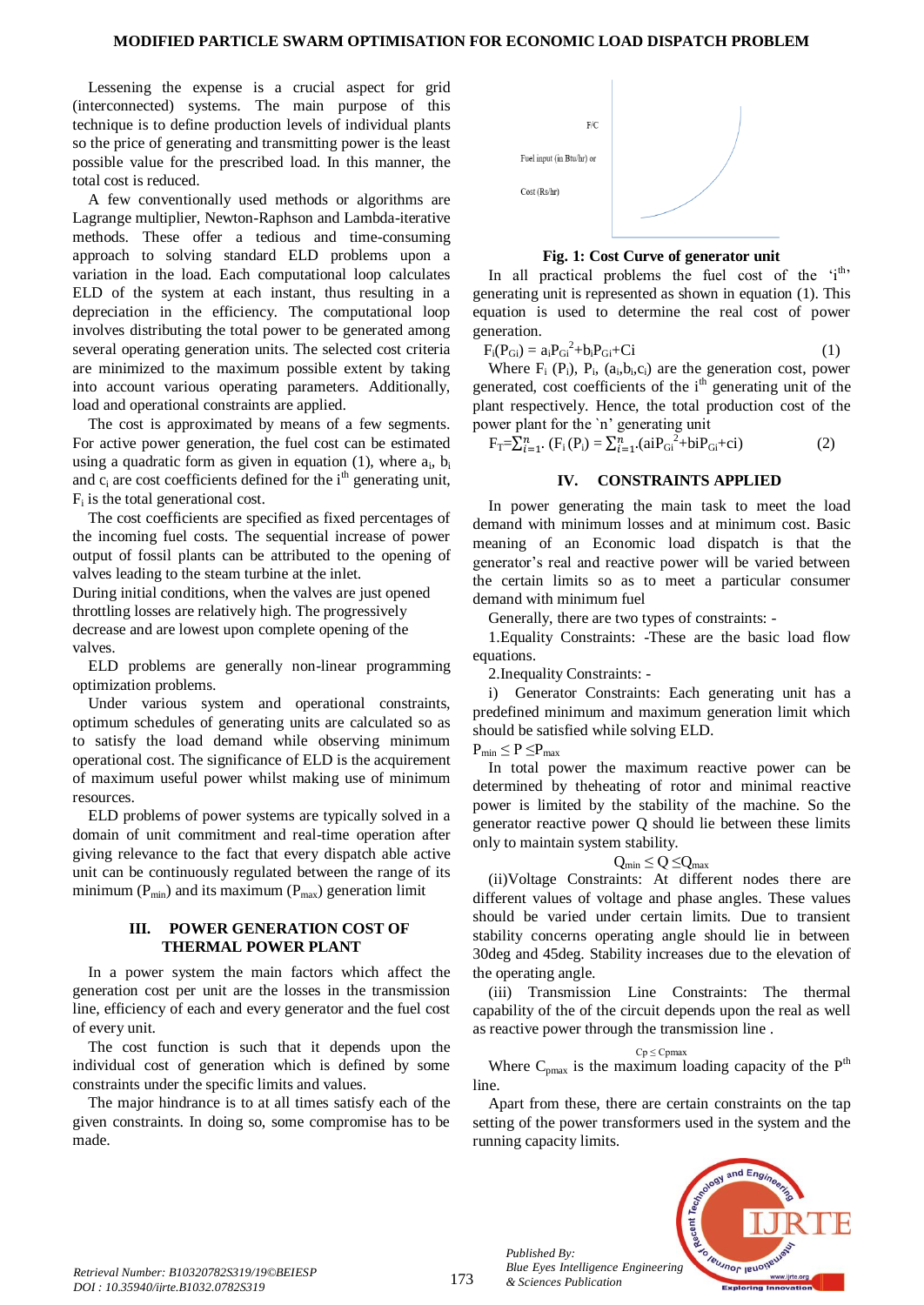## **V. COST FUNCTION**

Let Ci represent the cost, expressed in dollars per hour, of producing energy in the  $i<sup>th</sup>$  generator.

$$
C = \sum_{i=1}^{n} C_i \quad \text{g/m}(3)
$$

This equation describes the cumulative cost function of the power system for 'n' number of generators.  $P_i$  has a significant effect on the cost. In order to increase the power generation rating of individual generators the torque of the prime mover concerned has to be increased but in doing so the amount of fuel used in increased considerably.

Reactive power  $Q_i$  has negligible influence on the cost function. Considering these facts, the overall cost for all practical purposes is always taken to be a function of real power alone. This is shown in the equation below.

$$
C = \sum_{i=1}^{n} Ci \text{ (PGi)} \tag{4}
$$

## **VI. STANDARD PARTICLE SWARM OPTIMIZATION**

A commonly used technique for Economic Load Dispatching is the Particle Swarm Optimization algorithm. Our per our research it is clearly evident that this fairly happens to be the best approach for solving the load dispatch problems and reducing the generation cost by a large margin. Under PSO there are again various approaches possible, all having the same base structure but with minor changes in the constraints or the value of coefficients or the way in which the solution space is optimized.

The PSO method was developed in the year 1995 by Dr.Eberhart and Dr.Kennedy. It was defined as a speculative optimization process which gets its inspiration from the characteristics of flocks of birds and a school of fish. The entire PSO operation is based on the movement of plausible solutions i.e. the particles in the solution space of the particular ELD problem. In contrast to the Genetic Algorithm, there exists no problem of crossover or mutation in PSO.

The PSO process is carried out over several hundreds of iterations. Each and every particle is evaluated against a fitness function and if the solution (particle) in question is found to be lower than all previous values associated with that particle then the current position is assigned to *pbest* (personal best).

The second "best" value determined is the global best or simply *gbest*. All the values of pbest are compared with each particle in the neighbourhood and the least amongst these is assigned to gbest.

After every iteration based on the pbest and gbest values the position and velocity of the particles are updated as per the vector configuration shown in Figure 2.

While updating the position and velocity the personal acceleration coefficient c1 and the social acceleration coefficient c2 are also considered. Usually these have a value of 2.

In the figure 2 the vector representation of the particles in accordance to their position and velocity is shown. Using this the updating of the position and velocity after each iteration is performed.



#### **Fig.2: Vector Representation of Position and Velocity**

In the exsisting work on PSO as in [1] the calculations have been performed on a Six-Generator System and the most economical value of Cost has been determined.

In the following table the initial data used for each of the six units is mentioned based on which the calculations are done.

|  |                   | Table 1: Data Used for PSO |  |
|--|-------------------|----------------------------|--|
|  | <b>Daramatare</b> |                            |  |

|     | Parameters |     |       |    |       |           |              |                         |        |                 |
|-----|------------|-----|-------|----|-------|-----------|--------------|-------------------------|--------|-----------------|
| uni | ai         | b,  | $c_i$ | e  | fi    | $P_{ima}$ | $\rm P_{im}$ | $\mathbf{P}_{\text{i}}$ | $UR_i$ | DR <sub>i</sub> |
| ts  |            |     |       |    |       | x         | in           |                         |        |                 |
| 1   | .007       | 7   | 24    | 30 | .031  | 500       | 10           | 44                      | 80     | 120             |
|     |            |     | 0     | 0  |       |           | 0            | 0                       |        |                 |
| 2   | 0.00       | 10  | 20    | 15 | 0.063 | 200       | 50           | 17                      | 50     | 90              |
|     | 9          |     | 0     | 0  |       |           |              | $\Omega$                |        |                 |
| 3   | 0.00       | 8.5 | 22    | 20 | 0.042 | 300       | 80           | 20                      | 65     | 100             |
|     | 9          |     | 0     | 0  |       |           |              | 0                       |        |                 |
| 4   | .009       | 11  | 20    | 10 | 0.08  | 150       | 50           | 15                      | 50     | 90              |
|     |            |     | 0     | 0  |       |           |              | 0                       |        |                 |
| 5   | .008       | 10. | 22    | 15 | 0.063 | 200       | 50           | 19                      | 50     | 90              |
|     | 0          | 5   | 0     | 0  |       |           |              | 0                       |        |                 |
| 6   | .007       | 12  | 19    | 10 | 0.084 | 120       | 50           | 11                      | 50     | 90              |
|     | 5          |     | 0     | 0  |       |           |              | 0                       |        |                 |

Here  $a_i b_i$  and  $c_i$  are the cost coefficients respectively. The results obtained after implementing various PSO algorithms on the given data is depicted below.

**Table 2: Results of Existing Work on PSO**

|                  |         | ຼ           |               |
|------------------|---------|-------------|---------------|
| Power output(KW) | PSO     | <b>CPSO</b> | <b>MRSPSO</b> |
| P1               | 443.034 | 467.55      | 437.55        |
| P2               | 169.03  | 163.05      | 165.44        |
| P3               | 262.02  | 253.415     | 258.88        |
| P4               | 134.78  | 115.07      | 134.43        |
| P5               | 147.47  | 169.45      | 152.00        |
| P6               | 125.37  | 113.24      | 98.91         |
| Loss(KW)         | 18.68   | 18.70       | 17.79         |
| Total output(KW) | 1281.68 | 1281.77     | 1265.00       |
| Total cost(\$/h) | 16372.9 | 16329.2     | 16317.18      |
| CPU Time(sec)    | 0.6031  | 0.6105      | 0.3215        |

CPSO stands for Conventional Particle Swarm Optimization and MRSPSO stands for Moderate Random Search Particle Swarm Optimization.

# **VII. MODIFIED PARTICLE SWARM OPTIMIZATION**

In standard PSO algorithm, population size is chosen as a random value- usually 50, 100 or 150. There is no specific constraint used while determining this value of population size. w1 and w2 are the inertia weight constant and damping factor respectively, which have a value of 0.4 and 0.9 initially.



*Published By:*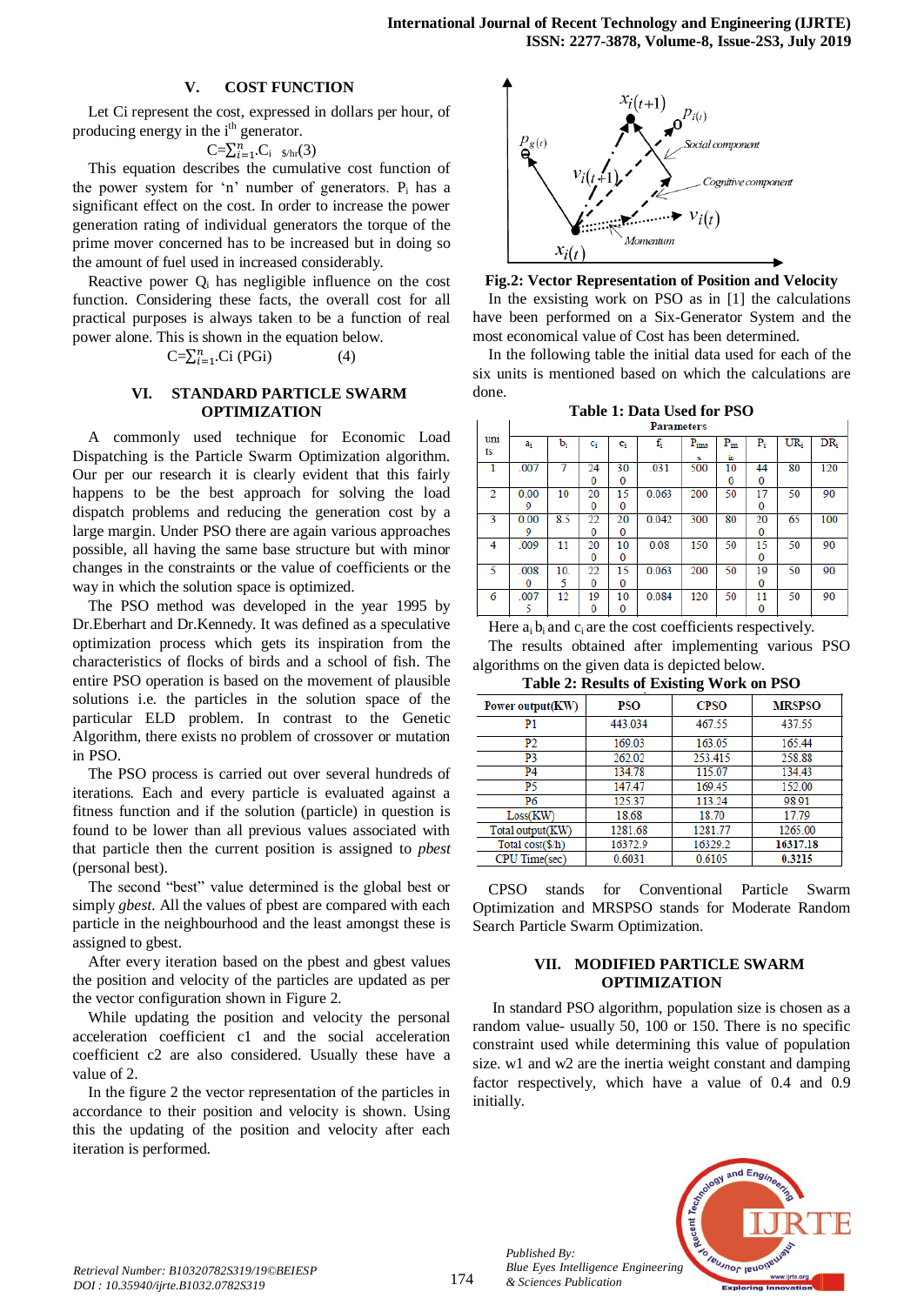Apart from this, there are two other coefficients namely, personal acceleration coefficient c1 and social acceleration coefficient c2 which each have a value of 2 which has been found to be the most accurate value.

To overcome the drawback of the random population size selection, a function has been determined wherein the inertia weight constant and damping factor w1 and w2 are employed to find a suitable value of the nPop (population size) for the 6-generator system being considered in this work.

The Flowchart depicting the process flow for Modified Particle Swarm Optimization has been shown in Figure 3 below.



**Optimization**

The function developed is as follows:  $nPop(new)=[25xe^{2(w_1+w_2)}]$ 

For example, for  $w_1 = 0.4$  and  $w_2 = 0.9$  if nPop is randomly fixed at 100 the value for the total generation cost is coming up to be 8355 \$/h.

**] (5)**

Whereas, with  $w_1$  and  $w_2$  same as before but by determining nPop by the above equation we get nPop  $=336$ and the total generation cost to be 8353.11 \$/h.

The value of nPop should be less than 502 as per calculations based on the function above.

#### *PSO Method Parameters*

Population Size: Selected Based on The Above Equation Maximum No of Iterations: 1000

Inertia Weight Factor and Damping Factor  $w_1=0.9$  $&w_2=0.4$ 

Acceleration Constant:  $C_1=2 \& C_2=2$ 

*Limiting Criteria for nPop*

 $N(pop)_{new} = [25 \cdot e^{2(w1 + w2)}]$ Assuming  $N(pop)_{new} = \lambda$  $\lambda = 25 \cdot e^{2(w1 + w2)}$ Taking natural logarithms on both sides nPop(new)= γ  $\gamma = 25. e^{2(w_1 + w_2)}$ ln  $(\gamma/25) = 2(w_1+w_2)$  $w_1 + w_2 < 1.5$ Taking conditions for  $w_1+w_2$ ;  $0.5\ln(\gamma/25)$  < 1.5 ln(γ/25)<3  $γ < e^3.25$ Using GIF to get  $Z^+$  values .





**Fig. 4: Result for nPop=336 (w1 =0.9, w2=0.4)**

# **VIII. RESULTS**

As it is evident from the results shown below, there is a substantial change in the value of the total generation cost (\$/hour) when we use a carefully optimized value of the population size using the function described above, instead of randomly choosing the value as 100.

# **Table 3: Results for Population Size 100 (Original)**

| npop | a1 | a2 | w1  | w <sub>2</sub> | cost    |
|------|----|----|-----|----------------|---------|
| 100  | 2  |    | 0.9 | 0.4            | 8356.37 |
| 100  | 2  |    | 0.8 | 0.3            | 8359.27 |
| 100  | 2  |    | 0.7 | 0.2            | 8358.80 |
| 100  | 2  |    | 0.6 | 0.1            | 8352.81 |



*Published By:*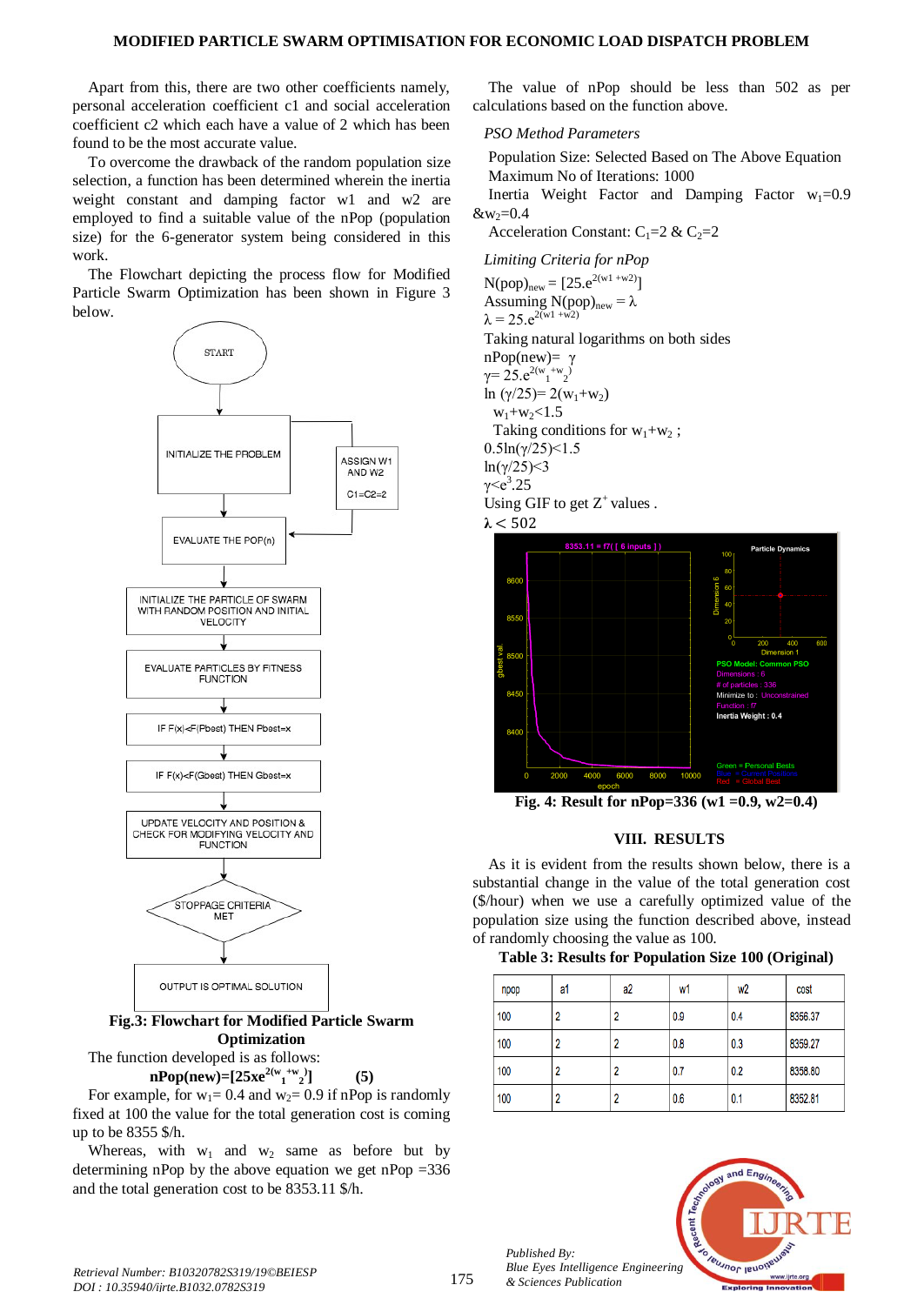|  |  |  |  | Table 4: Results after using proposed function |  |
|--|--|--|--|------------------------------------------------|--|
|--|--|--|--|------------------------------------------------|--|

| npop | a1 | a2 | w1  | w <sub>2</sub> | cost    |
|------|----|----|-----|----------------|---------|
| 336  |    |    | 0.9 | 0.4            | 8353.11 |
| 225  |    |    | 0.8 | 0.3            | 8353.27 |
| 151  |    |    | 0.7 | 0.2            | 8354.99 |
| 101  | າ  |    | 0.6 | 0.1            | 8357.2  |

From the above comparison it seen evident that once the population size is calculated for each case specifically instead of choosing an arbitrary value of 100 the cost of generation of power decreases. For instance, at the initial conditions of  $w1=0.9$  and  $w2=0.4$ , for nPop=100 the cost is 8356.37 \$/hr while for nPop=336 the value is 8353.11\$/hr. There is a decrease in cost of around \$4 which is quite significant on a large scale.

# **IX. CONCLUSION**

The technique that allocates active power outputs to generator units while complying with all the network constraints to ensure the most cost-effective set-up is referred to as economic load dispatch of a system. In this paper, modified particle optimization method has been analysed and its advantages over the existing methods in PSO have been shown. Instead of randomly choosing a value for the population size, an optimization function has been taken into account to find a custom population size, which in turn will reduce the cost of generation per hour. All the simulation has been performed using MATLAB tool. The results of modified PSO have been compared with those of existing works, it has been found that the obtained value is sufficiently lesser than previous existing values.

Advantages of modified PSO:

- Complex mathematical operations like gradient or matrix inversion such as those included in conventional techniques are not required. Only a fitness function that measures the 'quality' of the solution is needed. Hence, there is a removal of restrictions like differentiability, continuity, convexity, etc., that are usually imposed on the objective function. This in turn contributes to a decrease in complexity in the computational process.
- Since this is a population-oriented method, sensitivity to aideal initial solution is relatively low.
- Hybrid tools can be developed conveniently by incorporation of other already existing optimization tools.
- Since this method follows the rules of probabilistic transition, it has the tendency to escape local minima.
- Programming and modification can be easily applied to this technique using basic logical and mathematical operations.
- When measured in terms of memory and computational time, this method is lower in cost.
- Need for parameter tuning is comparatively low.

# *Future Scope*

Modified Particle Swarm Optimization algorithm can be used to improve simple algorithms to improve the performance and give better results, which in turn would contribute towards the establishment of more cost-effective systems. This can be done by generating hybrid algorithms by incorporation of modified PSO into already existing algorithms used to solve ELD problems. The minimization function with voltage and reactive power constraints at various points on the system can be obtained by taking bus and line data as the input along with the load demand.

## **REFERENCES**

- 1. Pabitra Mohan Dash, Asini Kumar and Sangram Keshori*, "Economic Load Dispatch using Moderate Random Search PSO with Ramp Rate Limit Constraints"* IEEE International Conference on Technologies for Smart-City Energy Security and Power (ICSESP-2018), March 28-30, 2018.
- 2. AbolfazlZaraki, and MohdFauzi Bin Othhman, "*Implementing Particle Swarm Optimization Problem to solve Economic Load Dispatch Problem*"- 2009 International Conference of Soft Computing and Pattern Recognition.
- 3. MaharnadNababAlarn, AkhileshMathur and KanhaiyaKurnar*, "Economic Load Dispatch using a Differential Particle Swarm Optimization*"- 1st IEEE International Conference on Power Electronics. Intelligent Control and Energy Systems (ICPEICES-2016)
- 4. LoauTawfak Al-Bahrani, Jagdish C. Patra and Alex Stojcevski, *"Solving economic load dispatch problem under valve point loading effects and generation constrains using a multi-gradient PSO algorithm*"- 2018.
- 5. Pabitra Mohan Dash, Asini Kumar and SangramKeshori, "*Solving Economic Load Dispatch Using Space Reduction Based PSO"*-IEEE International Conference on Technologies for Smart-City Energy Security and Power (ICSESP-2018), March 28-30, 2018, Bhubaneswar, India.
- 6. M. Hamed, B. Mahdad ,K.Srairi and N.Mancer, "*Solving Combined Economic Emission Dispatch Problem Using Time Varying Acceleration Based PSO"-* 2012 IEEE.
- 7. YongqiangWang ,Jianzhong Zhou, Wen Xiao and Yongchuan Zhang, *"Economic load dispatch of hydroelectric plant using a hybrid particle swarm optimization combined simulation annealing algorithm"*- 2010 Second WRI Global Congress on Intelligent Systems.
- 8. KoustavDasgupta and Sumit Banerjee*, "An Analysis of Economic Load Dispatch using DifferentAlgorithms"*- Proceedings of 2014 1st International Conference on Non Conventional Energy (ICONCE 2014)
- 9. Yong Wu and JingleiGuo, *"Particle Swarm Optimization Using Levy Distribution for Economic Load Dispatch Problem*"- 2017 International Conference on Industrial Informatics - Computing Technology, Intelligent Technology, Industrial Information Integration.
- 10. Mahamad NababAlam, "*State-of-the-Art Economic Load Dispatch of Power Systems Using Particle Swarm Optimization*"- Cornell University, 2018
- 11. VahidHosseinnezhad, Mehrdad Tarafdar Hagh and Ebrahim Babaei, *"Quantum Particle Swarm Optimization for Economic Dispatch Problem with Valve-Point Effect"*, University of Tabriz Power energy system, vol. 29, no.10, pp. 720 – 730, 2007.
- 12. Manoj Mahajan and Shelly Vadhera, *"Economic Load Dispatch of Different Bus Systems using Particle Swarm Optimization*"- 2012.



*Published By:*